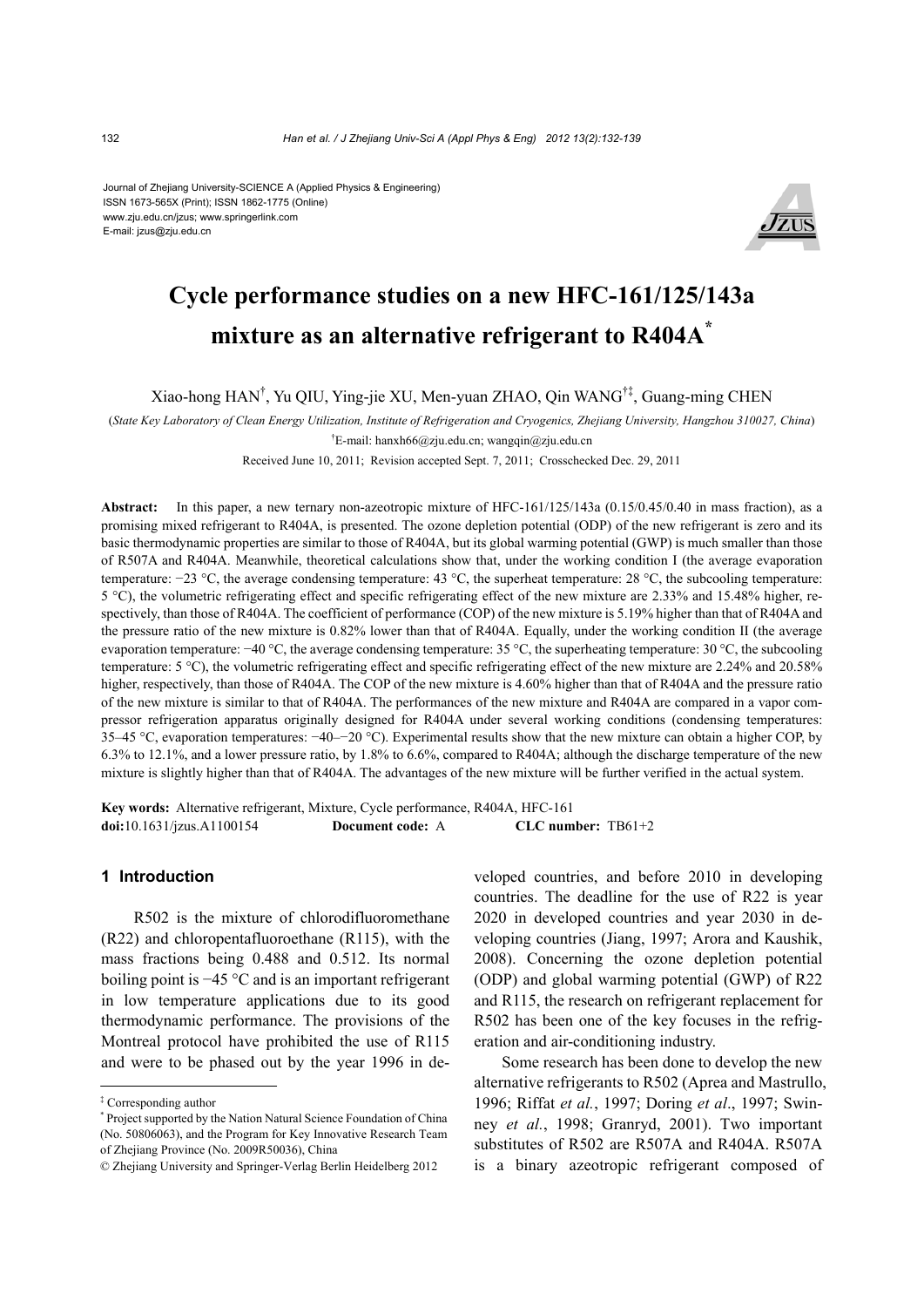HFC-125/R143a (0.50/0.50 in mass fraction), and its normal boiling point is slightly lower than that of R502. Thus, it is commonly selected for low temperature applications at a temperature range of −40–−45 °C, such as low temperature freezers. R404A is a ternary-mixture refrigerant composed of HFC-125/ R143a/R134a (0.44/0.52/0.04 in mass fraction) and its normal dew point and bubble point temperatures are very close to those of R502. Thus, R404A is commonly used for cold storages at a temperature range of −35–−40 °C. Performance evaluation of R404A and R507A refrigerant mixtures in an experimental doublestage vapour compression plant is developed by Llopis *et al.* (2010). However, the GWP of R507A and R404A are high (Calm and Hourahan, 2007).

HFC-161 is an environmentally friendly refrigerant (ODP=0, GWP=12 and the atmospheric lifetime is 3 years). However, its flammable characteristic limits its application as a pure working fluid for refrigeration and air-conditioning systems. Thus, the mixture of HFC-161 with flame retardants, such as HFC-125 can be proposed for practical applications. Some research has been conducted on the new alternative refrigerants with HFC-161 for replacing R22 and R502 (Chen *et al.*, 2005; Guo *et al.*, 2005; Xuan and Chen, 2005; Han *et al.*, 2007; Wang *et al.*, 2009). Xuan *et al.* (2005) proposed M2 (HFC-161/HFC-125/ HFC-143a (0.10/0.45/0.45 in mass fraction)) as the replacement of R502. However, from analysis results, there are some shortcomings. For example, an increase of coefficient of performance (COP) is not obvious in two working conditions, but the GWP of M2 is still high. Also, there are a few experimental results that need to be verified to confirm the merits of the cycle performances within a wide range of temperatures. Therefore, the mixture HFC-161/125/143a, with new mass fractions, is proposed in this work, and the cycle performances of it and R404A are tested and compared in an experimental apparatus to verify its potentials as an alternative refrigerant for R404A, as well as R502.

## **2 Proposed mixed refrigerant**

#### **2.1 Physical and environmental characteristics**

The HFC-161/125/143a mixture has a composition of 0.15/0.45/0.40 in mass fraction, and is named "M4". Nonflammable HFC-125 is added in consideration of the flammability of HFC-161. The basic physical characteristics of the new ternary alternative refrigerant M4 are compared with R502, R507A, and R404A in Table 1 and Fig. 1 (Calm and Hourahan, 2007; McLinden *et al.*, 2007).

From Table 1, it can be seen that the normal bubble boiling point temperature and normal dew boiling point temperature of M4 are similar to those of R502, but a little higher than those of R507A and R404A. The critical temperature of M4 is lower than that of R502 and a little bit higher than those of R507A and R404A, but the critical pressure of M4 is the highest among these refrigerants. It can also be seen that the GWP of the M4 is smaller than the other three refrigerants, with an ODP of zero.



**Fig. 1 Bubble and dew pressures of R502, R404A, R507A and M4** 

**Table 1 Physical and environmental characteristics of R502, R507A, R404A and M4** 

| Refrigerant      | Molar mass<br>(g/mol) | Bubble point<br>temperature $({}^{\circ}C)^{*}$ | Dew point<br>temperature $({}^{\circ}C)^{*}$ | Critical<br>temperature $(^{\circ}C)$ | Critical pressure<br>(MPa) | ODP  | <b>GWP</b> |
|------------------|-----------------------|-------------------------------------------------|----------------------------------------------|---------------------------------------|----------------------------|------|------------|
| R <sub>502</sub> | 11.63                 | $-45.10$                                        | $-45.10$                                     | 80.70                                 | 3.92                       | 0.25 | 4700       |
| <b>R507A</b>     | 98.86                 | $-46.70$                                        | $-46.70$                                     | 70.50                                 | 3.70                       |      | 4000       |
| R404A            | 97.60                 | $-46.20$                                        | $-45.47$                                     | 72.00                                 | 3.72                       |      | 3900       |
| M4               | 84.04                 | $-45.16$                                        | $-44.54$                                     | 78.85                                 | 4.13                       |      | 3300       |

\* Bubble point and dew point are saturation temperatures under standard atmosphere pressure, 101.325 kPa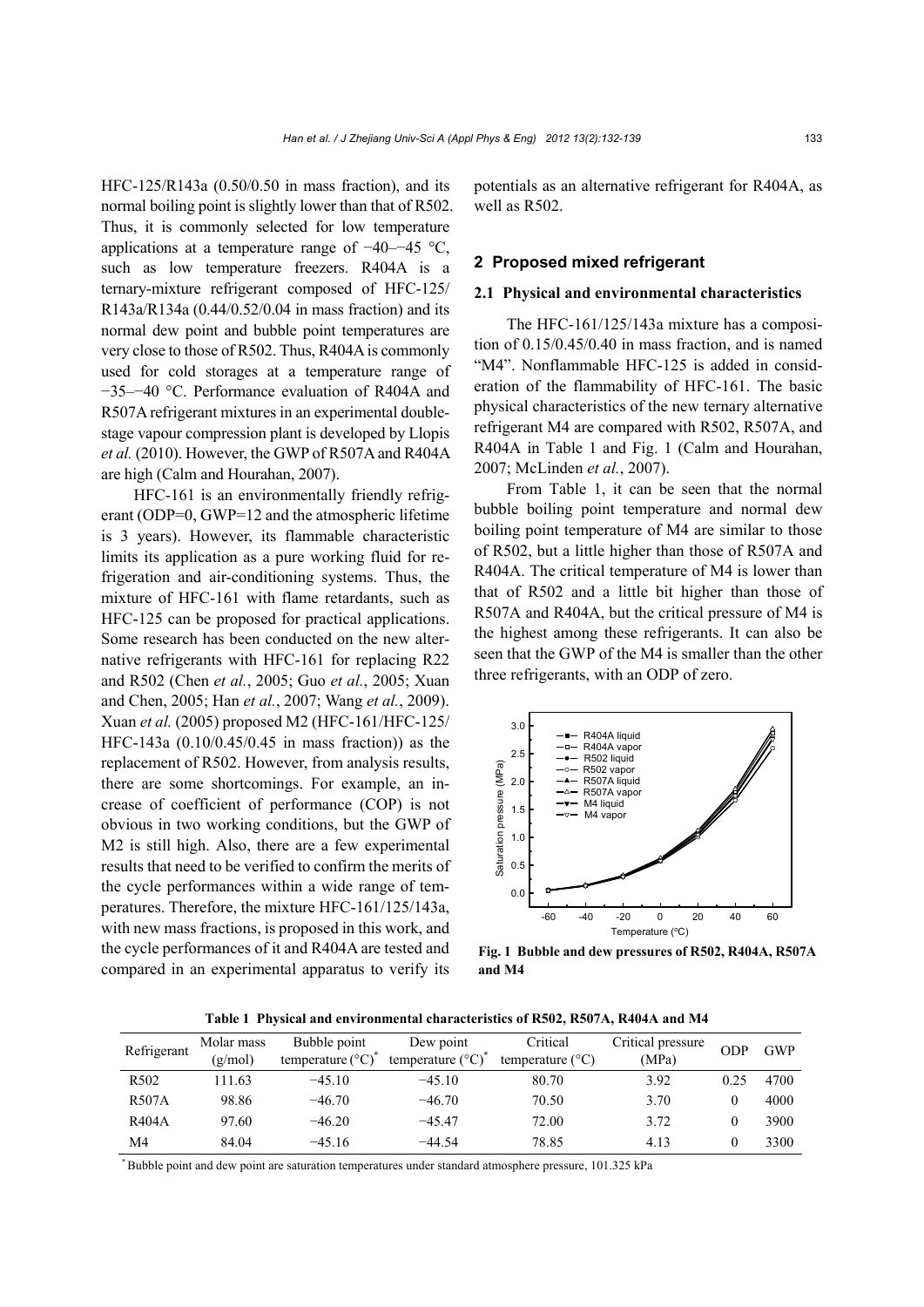Fig. 1 shows that the saturation pressure of M4 is similar to those of R502, R507A, and R404A at the temperature range of −60 to 0 °C. Therefore, there is no modification required for the structure of refrigeration systems for R404A, if M4 is supplied as a retrofit refrigerant.

## **2.2 Theoretical cycle performances at nominated working conditions**

The cycle performances of M4 and R404A are calculated at nominated working conditions I and II listed in Table 2, and the calculated results are shown in Table 3. The thermodynamic properties of the refrigerants required in the calculations were supplied by REFPROP routines (McLinden *et al*., 2007). In the calculations, the total efficiency of compressor is 0.65 (the total efficiency mainly consists of the isentropic efficiency (about 0.8), the mechanical efficiency (about 0.9), and the electric efficiency (about 0.9)) (Wu, 2004).

From Table 3, it can be seen that, under the working condition I, the volumetric refrigerating effect and specific refrigerating effect of M4 are 2.33 % and 15.48% higher, respectively, than those of R404A, the COP of M4 is 5.19% higher than that of R404A, and the pressure ratio of M4 is 0.82% lower than that of R404A. Under the working condition II, the volumetric refrigerating effect and specific refrigerating effect of M4 are 2.24% and 20.58% higher, respectively, than those of R404A. The COP of M4 is 4.60% higher than that of R404A and the

**Table 2 Parameters of the nominated working conditions**

| Working condition $t_e$ (°C) $t_c$ (°C) $t_{\text{suph}}$ (°C) $t_{\text{subc}}$ (°C) |  |  |
|---------------------------------------------------------------------------------------|--|--|
|                                                                                       |  |  |
|                                                                                       |  |  |

*t*e, *t*c, *t*suph, and *t*subc are the average evaporation temperature, average condensing temperature, the degree of superheat, and the degree of subcooling, respectively

pressure ratio of M4 is similar to that of R404A. These results indicated that M4 can be a promising alternative refrigerant to R404A, as well as R502.

### **3 Experiment**

#### **3.1 Materials**

R404A is supplied by Honeywell Company, HFC-125, HFC-143a, and HFC-161 are supported by Zhejiang Lantian Environment Protection Hi-Tech Co., Ltd. with a minimum mass fraction purity of 99.99%, 99.99%, and 99.74%, respectively. There is no further purification to be done for these refrigerants before use. Each sample of the HFC-161/125/ 143a (0.15/0.45/0.40 in mass fraction) new mixture is mixed in a cylinder, with a volume of 5 L, by charging the three pure refrigerants in turn according to their calculated weights. The liquid in the cylinder is analyzed by gaseous chromatography to ensure the correct composition.

#### **3.2 Experimental apparatus**

An experimental apparatus was built to investigate the cycle performance of this new refrigerant and R404A. The schematic diagram of the refrigeration system is shown in Fig. 2, similar to that described in detail by Han *et al.* (2007; 2012). In the experimental apparatus of this work, the compressor used in the experiment is a reciprocating piston, hermetically sealed type with a displacement volume of  $20.9 \text{ cm}^3$ , originally designed for R404A (Danfoss SC21CL, China). The condenser is tube-in-tube type and water-cooled, as well as the subcooler. A receiver is used between the condenser and subcooler to ensure the tested refrigerant entering the subcooler is in a liquid state. The calorimeter includes a Dewar, an evaporator, an electric heater, and heat transfer fluid. The Dewar is used for heat insulation. The evaporator

**Table 3 Theoretical cycle performances of M4 and HFC-404A at nominated working conditions I and II** 

| Refrigerant                   |    | COP  | $t_{\text{dis}}$ (°C) | $q_{v}$ (kJ/m <sup>3</sup> ) | $q_0$ (kJ/kg) | $p_e$ (MPa) | $p_c$ (MPa) | <b>PR</b> |
|-------------------------------|----|------|-----------------------|------------------------------|---------------|-------------|-------------|-----------|
| Working condition I HFC-404A  |    | 1.35 | 109.5                 | 1113                         | 96.8          | 0.27        | .96         | 7.34      |
|                               | M4 | 1.42 | 114.7                 | 1139                         | 1173          | 0.26        | -89         | 7.28      |
| Working condition II HFC-404A |    | 1.09 | 104.1                 | 602.9                        | 99.6          | 0.13        | - 62        | 12.4      |
|                               | M4 | 1.14 | 110.3                 | 6164                         | 120.1         | 0.13        | .56         | 12.4      |

 $t_{\text{dis}}$  is the discharge temperature,  $q_v$  is the volumetric refrigerating effect,  $q_0$  is the specific refrigerating effect,  $p_e$  is the average evaporation pressure,  $p_c$  is the average condensing pressure, and PR is the pressure ratio,  $PR = p_c/p_e$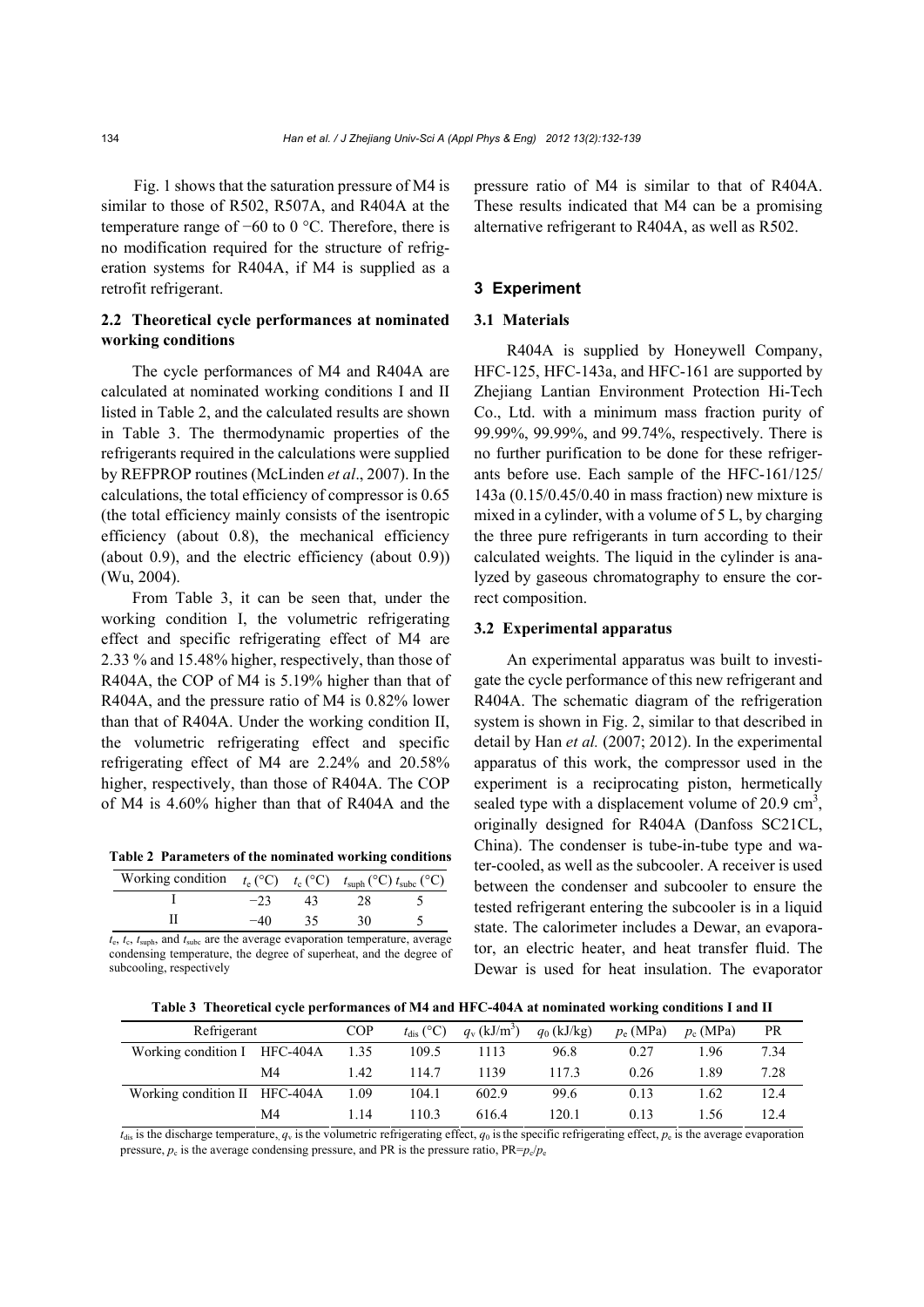and the electric heater are installed in the upper part and bottom of the calorimeter respectively, and the electric heater is submerged by the second refrigerant.



**Fig. 2 Schematic diagram of experimental apparatus**

Two digital wattmeters (Qingzhi ZW1403, single phase, China) are used to measure the electrical power input to the compressor and the heating power of the electrical heaters. The overall uncertainties of wattmeters measured for the compressor power (full scale is 2 kW) and heater power (full scale is 4 kW) are within  $\pm 10$  W and  $\pm 20$  W, respectively. The relative deviation of COP is within 1.8%. The temperatures and pressures of the refrigerants are measured at different locations in the experimental apparatus, shown in Fig. 2. The suction and discharge pressures and temperatures of the compressor are measured by two precision pressure gauges (YB-150, China) (*p*1,  $p_2$ ) and two thermocouples  $(T_1, T_2)$  located at the inlet and outlet of the compressor, respectively. The condensing and subcooling temperatures are measured by two thermocouples  $(T_4, T_5)$  located at the outlets of the receiver and the subcooler, respectively. The evaporation temperature is measured by a thermocouple  $(T_7)$  located at the outlet of the expansion valve. These thermocouples are calibrated by a four-head 25-platinum resistance thermometer (WZPB-2, China) with an uncertainty of  $\pm 10$  mK (ITS) in a high accuracy thermostat bath. Agilent 34970A data acquisition/switch unit is used to record the temperatures. The overall uncertainty of temperature measured is within  $\pm 0.05$  K. The precision pressure gauges (the accuracy: 0.25%; full scale: 2.0 MPa for the evaporation pressure, 4.0 MPa for the condensating pressure) are calibrated by an oil-piston type dead-weight pressure gauge (YS-6·60·250·600, China). The pressure measurement systems or the evaporation pressure and the condensing pressure have the uncertainties of  $\pm$ 7 and  $\pm$ 10 kPa, respectively. The gaseous chromatograph (GC112A, China), equipped with a Flame Ionization Detector, analyses the composition of the tested refrigerant, calibrated with pure components of known purity and mixtures of known composition gravimetrically.

Table 4 presents the specifications of measuring apparatus and their uncertainties.

| Table 4 Specifications of measuring apparatus |  |
|-----------------------------------------------|--|
|                                               |  |

| Parameter                              | Measuring apparatus | Range     | Accuracy       |
|----------------------------------------|---------------------|-----------|----------------|
| Temperature $(^{\circ}C)$ Thermocouple |                     | $-100-$   | 0 <sub>1</sub> |
|                                        | thermometer         | 100       |                |
| Suction pressure                       | Precision           | $0 - 1.0$ | $0.25%$ FS     |
| (MPa)                                  | manometer           |           |                |
| Discharging                            | Precision           | $0 - 2.5$ | $0.25%$ FS     |
| pressure (MPa)                         | manometer           |           |                |
| Compressor<br>power (kW)               | Digital wattmeter   | $0 - 2.0$ | $0.4\%$        |
| Heater power<br>(kW)                   | Digital wattmeter   | $0 - 40$  | $0.4\%$        |
| Composition                            | Gas chromatography  | $0 - 1.0$ | $0.3\%$        |
| FS: full scale                         |                     |           |                |

#### **3.3 Experimental procedure**

The experimental procedure is as follows:

(1) The system is evacuated by the vacuum pump first;

(2) An estimated amount of liquid sample of R404A or the new mixture (about 2 kg) is charged into the system;

(3) The system is started;

(4) The heaters are turned on to compensate for the cooling capacity of the system and heating powers of the heaters are adjusted to control the suction temperature  $T_1$ ;

(5) The opening degree of throttle valve is adjusted by the flow rate of refrigerant to control the evaporation temperature  $T_7$ ;

(6) The flow rates of water in the condenser and the subcooler are adjusted to control the condensing temperature  $T_4$  and subcooling temperature  $T_5$ , respectively;

(7) It is shown that 1 h or more is sufficient to obtain thermal stability state at thermal balance. Measurement deviations of experimental data during the experiment are listed in Table 5;

(8) The pressures, temperatures, compressor power and heater power are recorded after the system is at thermal balance, respectively;

(9) The experimental data at thermal balance are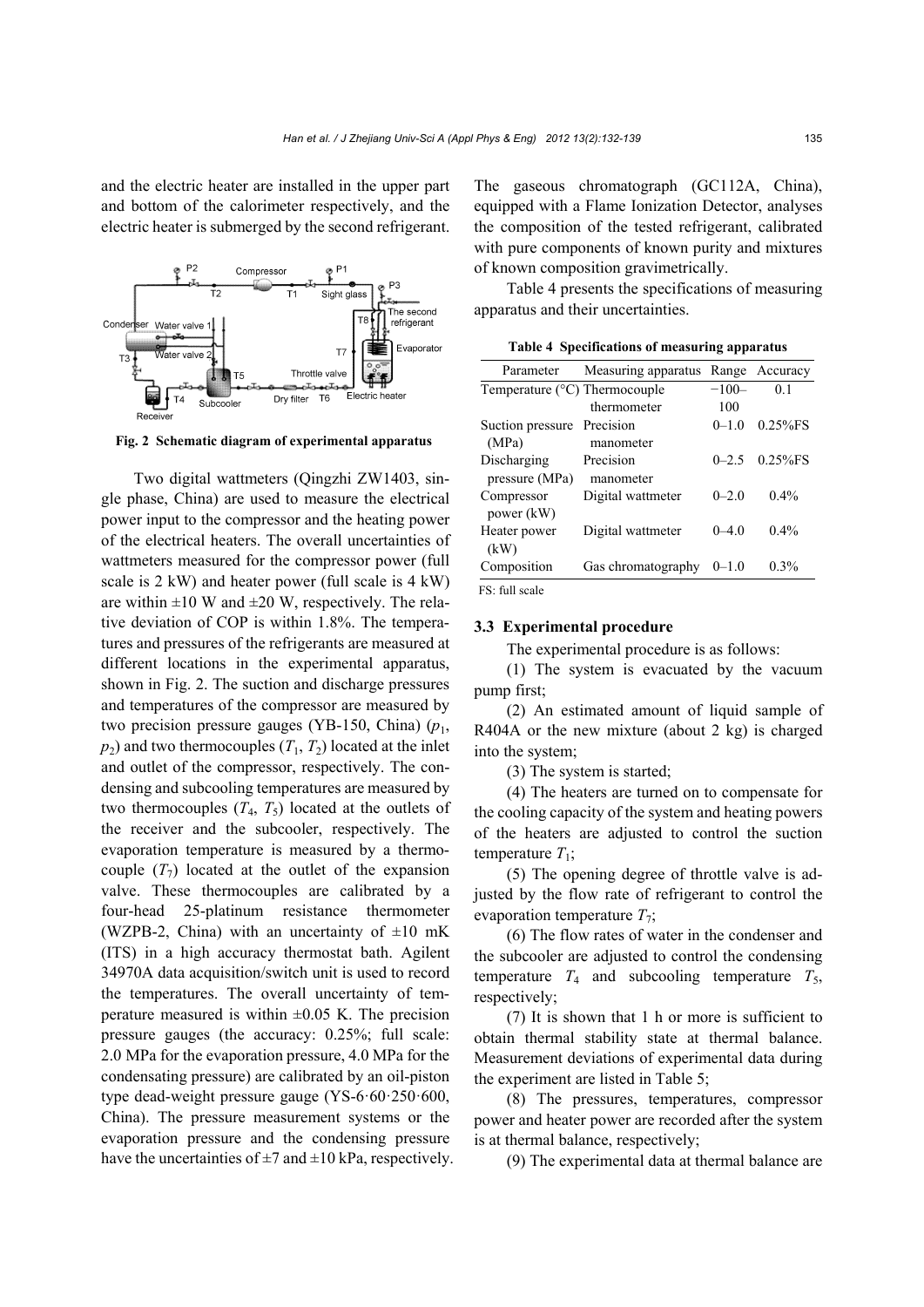measured at least four times (1 time/0.5 h) to ensure repeatability.

## **4 Results and discussion**

During the experiment, the ambient temperature is maintained at  $(20\pm 1)$  °C, the total heat leakage is about 0.082 W/K, which is estimated to be less than

**Table 5 Permitted deviation for experimental parameters**

| Experimental | Maximum deviation between each |  |  |  |  |
|--------------|--------------------------------|--|--|--|--|
| parameter    | measured data and rated data   |  |  |  |  |
| $T_4$ (°C)   | $\pm 0.1$                      |  |  |  |  |
| $T_5$ (°C)   | $\pm 0.1$                      |  |  |  |  |
| $T_7$ (°C)   | $\pm 0.1$                      |  |  |  |  |
| $T_1$ (°C)   | $+3.0$                         |  |  |  |  |

1% of the cooling capacity of the system. Therefore, it is ignored in the experiment.

According to the working conditions of R502 in low temperature range, the ranges of condensing temperatures  $(T_4)$  and evaporation temperatures  $(T_7)$  were selected, respectively, to be about 35–45 °C and −40–−20 °C, respectively. The degree of subcooling, i.e., the temperature difference between condensing temperature  $(T_4)$  and subcooling temperature  $(T_5)$  was maintained at 5 °C. The superheat, i.e., the temperature difference between evaporation temperature  $(T_7)$  and suction temperature  $(T_1)$  was also maintained at 30 °C.

Table 6 gives the experimental data in different working conditions, and Figs. 3–7 summarizes the experimental results of cycle performances of M4 and R404A.

|  | Table 6 Experimental data in different working conditions |  |  |  |  |
|--|-----------------------------------------------------------|--|--|--|--|
|--|-----------------------------------------------------------|--|--|--|--|

|             |                        |            | Working condition      |                        | COP                      |                          | $P_0$ (W)         |                       |
|-------------|------------------------|------------|------------------------|------------------------|--------------------------|--------------------------|-------------------|-----------------------|
| Refrigerant | $\frac{t_c$ (°C)<br>35 | $t_e$ (°C) | $t_{\text{subc}}$ (°C) | $t_{\text{suph}}$ (°C) |                          | Q(W)                     |                   | $t_{\text{dis}}$ (°C) |
| M4          |                        | $-20$      | $\overline{5}$         | 30                     | 1.51                     | 954                      | $\overline{634}$  | 108.4                 |
|             |                        | $-25$      |                        |                        | 1.28                     | 751                      | 583               | 112.1                 |
|             |                        | $-30$      |                        |                        | 1.07                     | 561                      | 520               | 117.5                 |
|             |                        | $-35$      |                        |                        | 0.89                     | 392                      | 443               | 122.1                 |
|             |                        | $-40$      |                        |                        | 0.65                     | 230                      | 350               | 124.0                 |
|             | 40                     | $-20$      | 5                      | 30                     | 1.38                     | 887                      | 652               | 111.0                 |
|             |                        | $-25$      |                        |                        | 1.22                     | 705                      | 580               | 116.2                 |
|             |                        | $-30$      |                        |                        | 1.01                     | 511                      | 505               | 122.3                 |
|             |                        | $-35$      |                        |                        | 0.81                     | 366                      | 450               | 126.6                 |
|             |                        | $-40$      |                        |                        | 0.55                     | 200                      | 362               | 127.1                 |
|             | 45                     | $-20$      | 5                      | $\overline{30}$        | 1.23                     | 829                      | 675               | 117.7                 |
|             |                        | $-25$      |                        |                        | 1.04                     | 643                      | 620               | 121.0                 |
|             |                        | $-30$      |                        |                        | 0.88                     | 480                      | 544               | 127.9                 |
|             |                        | $-35$      |                        |                        | 0.68                     | 291                      | 426               | 130.0                 |
|             |                        | $-40$      |                        |                        | $\overline{\phantom{0}}$ | $\overline{\phantom{0}}$ | $\qquad \qquad -$ | $\qquad \qquad -$     |
|             | 43                     | $-23$      | 5                      | 28                     | 1.17                     | 730                      | 625               | 117.4                 |
| HFC-404A    | $\overline{35}$        | $-20$      | $\overline{5}$         | $\overline{30}$        | 1.41                     | 930                      | 660               | 106.4                 |
|             |                        | $-25$      |                        |                        | 1.18                     | 732                      | 620               | 109.0                 |
|             |                        | $-30$      |                        |                        | 0.99                     | 541                      | 547               | 115.4                 |
|             |                        | $-35$      |                        |                        | 0.81                     | 394                      | 478               | 121.5                 |
|             |                        | $-40$      |                        |                        | 0.61                     | 230                      | 380               | 124.2                 |
|             | 40                     | $-20$      | 5                      | 30                     | 1.28                     | 886                      | 694               | 110.1                 |
|             |                        | $-25$      |                        |                        | 1.07                     | 690                      | 647               | 114.4                 |
|             |                        | $-30$      |                        |                        | 0.89                     | 493                      | 555               | 120.0                 |
|             |                        | $-35$      |                        |                        | 0.73                     | 350                      | 478               | 124.5                 |
|             |                        | $-40$      |                        |                        | 0.55                     | 213                      | 390               | 126.8                 |
|             | 45                     | $-20$      | 5                      | $\overline{30}$        | 1.14                     | 826                      | 726               | 114.0                 |
|             |                        | $-25$      |                        |                        | 0.96                     | 640                      | 661               | 119.6                 |
|             |                        | $-30$      |                        |                        | 0.81                     | 477                      | 590               | 124.4                 |
|             |                        | $-35$      |                        |                        | 0.61                     | 285                      | 470               | 128.3                 |
|             |                        | $-40$      |                        |                        |                          |                          |                   |                       |
|             | 43                     | $-23$      | 5                      | 28                     | 1.10                     | $\overline{745}$         | 675               | 114.3                 |

 $Q$  is the cooling capacity, and  $P_0$  is the power consumption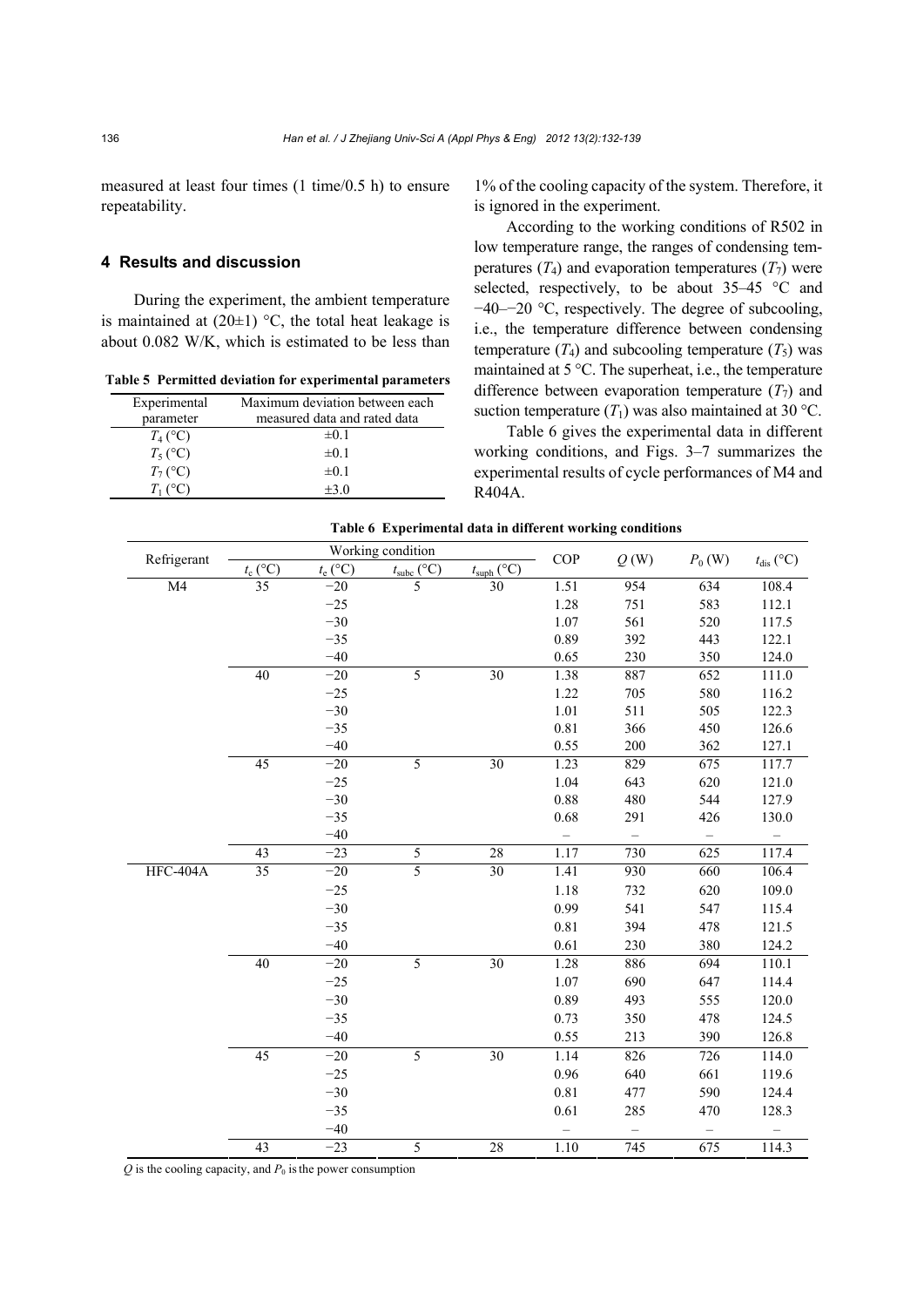Fig. 3 shows the variation of the cooling capacity with the evaporation temperature of the refrigerants M4 and R404A. From Fig. 3 and Table 6, it can be seen that with the increase of the evaporation temperature, the cooling capacities of two refrigerants increase. Under the same working condition, the cooling capacity of R404A is smaller than that of M4, and the cooling capacity of M4 increases up to 3.7%.



**Fig. 3 Variation of cooling capacity at different working conditions** 

Fig. 4 gives the variation of the compressor power consumption with the evaporation temperature of the refrigerants M4 and R404A. From Fig. 4 and Table 6, it can be found that with the increase of the evaporation temperature, the power consumption of two refrigerants increases. Under the same working condition, the power consumption of M4 is smaller than that of R404A. The maximum drop of the power consumption of M4 is nearly 11%.



**Fig. 4 Variation of compressor power consumption at different working conditions** 

Fig. 5 shows the variation of the COP with the evaporation temperature of the refrigerants M4 and R404A. From Fig. 5 and Table 6, it can be seen that, at a lower evaporation temperature  $(-40 \degree C)$ , the cooling capacity of M4 is almost equal to that of R404A, while the compressor power consumption is less than that of R404A. Therefore, the COP of M4 is higher than that of R404A by a minimum of 6.3%. With the increase in evaporation temperature, the increase of COP becomes even more obvious, with a maximum lift of 12.1%. These experimental results verified the theoretical calculation results about the advantage of the new refrigerant on COP. It can be seen that the experimental COPs for the two refrigerants are lower than theoretical ones, which indicates that the actual overall efficiency of the compressor is far below 0.65, which has been used in theoretical calculations, especially at the low evaporation temperature region. The difference between the theoretical and experimental results can also result from the accuracy of the experimental measurement and from the thermodynamic property calculation of the ternary mixtures.



**Fig. 5 Variation of COP at different working conditions**

Fig. 6 shows the variation of the discharge temperature with the evaporation temperature of the refrigerants M4 and R404A. From Fig. 6 and Table 6, it can be seen that the discharge temperature of M4 is higher than that of R404A. In the high evaporation temperature range, the lift of discharge temperature is about  $2-3$  °C, but the gaps between the two discharge temperatures decrease in the low evaporation temperature range. When the evaporation temperature approaches −40 °C, the discharge temperatures of M4 and R404A are very close.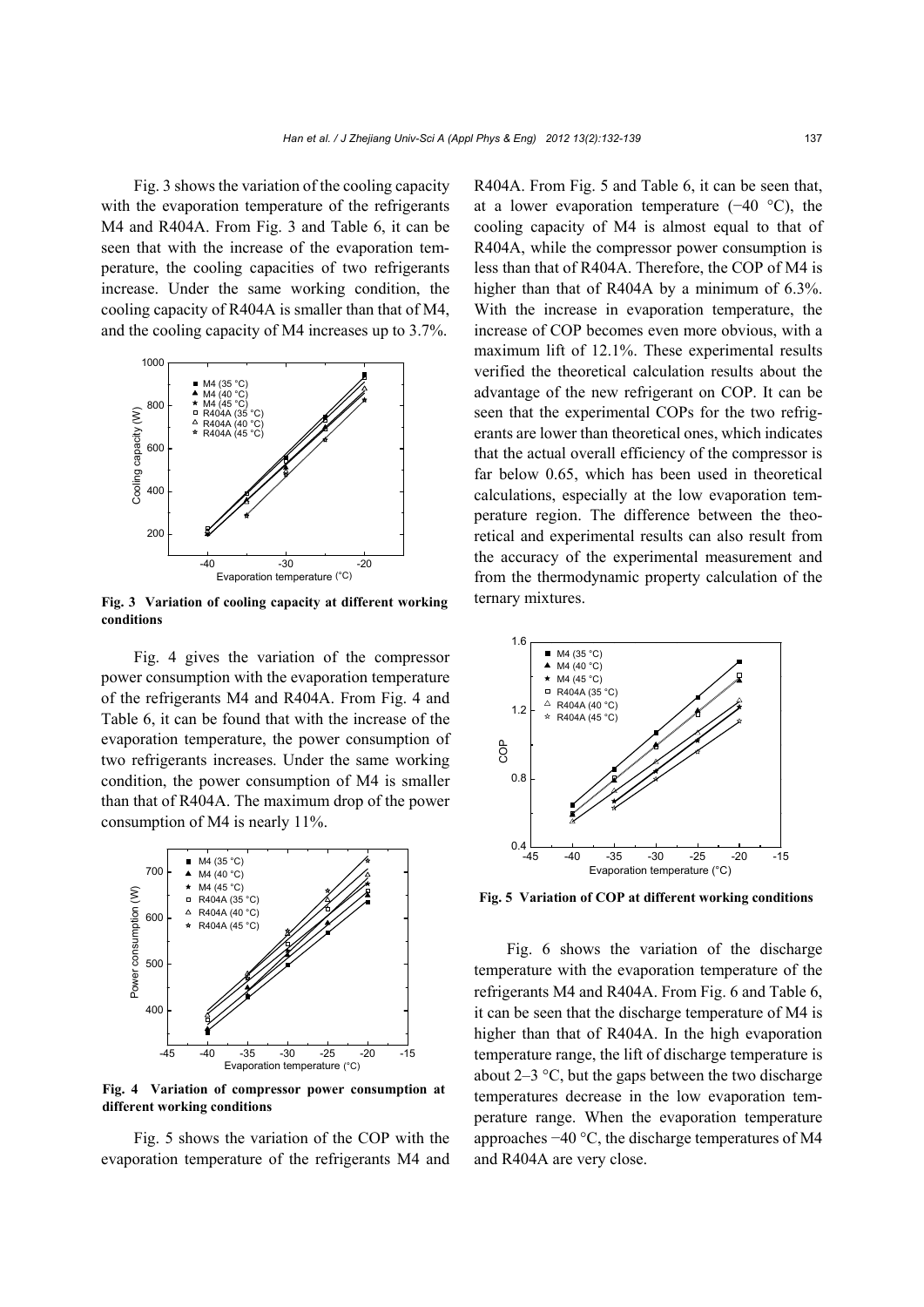

**Fig. 6 Variation of discharge temperature at different working conditions** 

Fig. 7 gives the variation of the pressure ratios with the evaporation temperature of the refrigerants M4 and R404A. From Fig. 7 and Table 6, it can be seen that the pressure ratios of M4 apparently reduce by 1.8% to 6.6% under the tested working conditions, which may be the main reason for the reduction of the compressor power consumption.



**Fig. 7 Variation of pressure ratio at different working conditions** 

Meanwhile, from Table 6, it can be seen that the experimental data have not been included when the condensing temperature is 45 °C and the evaporation temperature is −40 °C, because the system is very unstable in the long term under this working condition.

### **5 Conclusions**

The ODP of M4 is zero and its basic thermodynamic properties are similar to those of R502, but its GWP is smaller than those of R404A and R507A. M4 is presented as a promising alternative refrigerant to R502 in this work. From the theoretical calculation, it is shown that, under the working condition I, the volumetric refrigerating effect and specific refrigerating effect of M4 are 2.33% and 15.48% higher, respectively, than those of R404A. The COP of M4 is 5.19% higher than that of R404A, and the pressure ratio of M4 is 0.82% lower than that of R404A. Under the working condition II, the volumetric refrigerating effect and specific refrigerating effect of M4 are 2.24% and 20.58% higher, respectively, than those of R404A. The COP of M4 is 4.60% higher than that of R404A and the pressure ratio of M4 is similar to that of R404A. From the experimental test, it can be seen that, under several working conditions, with condensing temperatures of 35– 45 °C and evaporation temperatures of −40–−20 °C, M4 can achieve a higher COP by 6.3% to 12.1% at a lower pressure ratio about 1.8% to 6.6%, but the discharge temperature is slightly higher than that of R404A. The experimental results show that if a compressor is specially designed for the new mixture, the merits of the new mixture on COP will be more obvious. In the future, M4 could be used as a retrofit refrigerant to R404A.

## **References**

- Aprea, C., Mastrullo, R., 1996. Behavior and performances of R502 alternative working fluids in refrigerating plant. *International Journal of Refrigeration*, **19**(4):257-263. [doi:10.1016/0140-7007(96)00012-6]
- Arora, A., Kaushik, S.C., 2008. Theoretical analysis of a vapour compression refrigeration system with R502, R404A and R507A. *International Journal of Refrigeration*, **31**(6):998-1005. [doi:10.1016/j.ijrefrig.2007.12.015]
- Calm, J.M., Hourahan, G.C., 2007. Refrigerant data summary. *Heat/Piping/Air Conditioning Engineering*, **79**(1):50-64.
- Chen, G.M., Guo, Z.K., Guo, X.Z., Xuan, Y.M., 2005. A New Alternative Refrigerant to R22. Chinese Patent, No. 03116856.5.
- Doring, R., Buchwald, H., Hellmann, J., 1997. Results of experimental and theoretical studies of the azeotropic refrigerant R507. *International Journal of Refrigeration*, **20**(2):78-84. [doi:10.1016/S0140-7007(96)00071-0]
- Granryd, E., 2001. Hydrocarbons as refrigerants—an overview. *International Journal of Refrigeration*, **24**(1):15-24. [doi:10.1016/S0140-7007(00)00065-7]
- Guo, Z.K., Chen, G.M., Xuan, Y.M., Guo, X.Z., 2005. A New Alternative Refrigerant to R502. Chinese Patent, No. 200310108660.3.